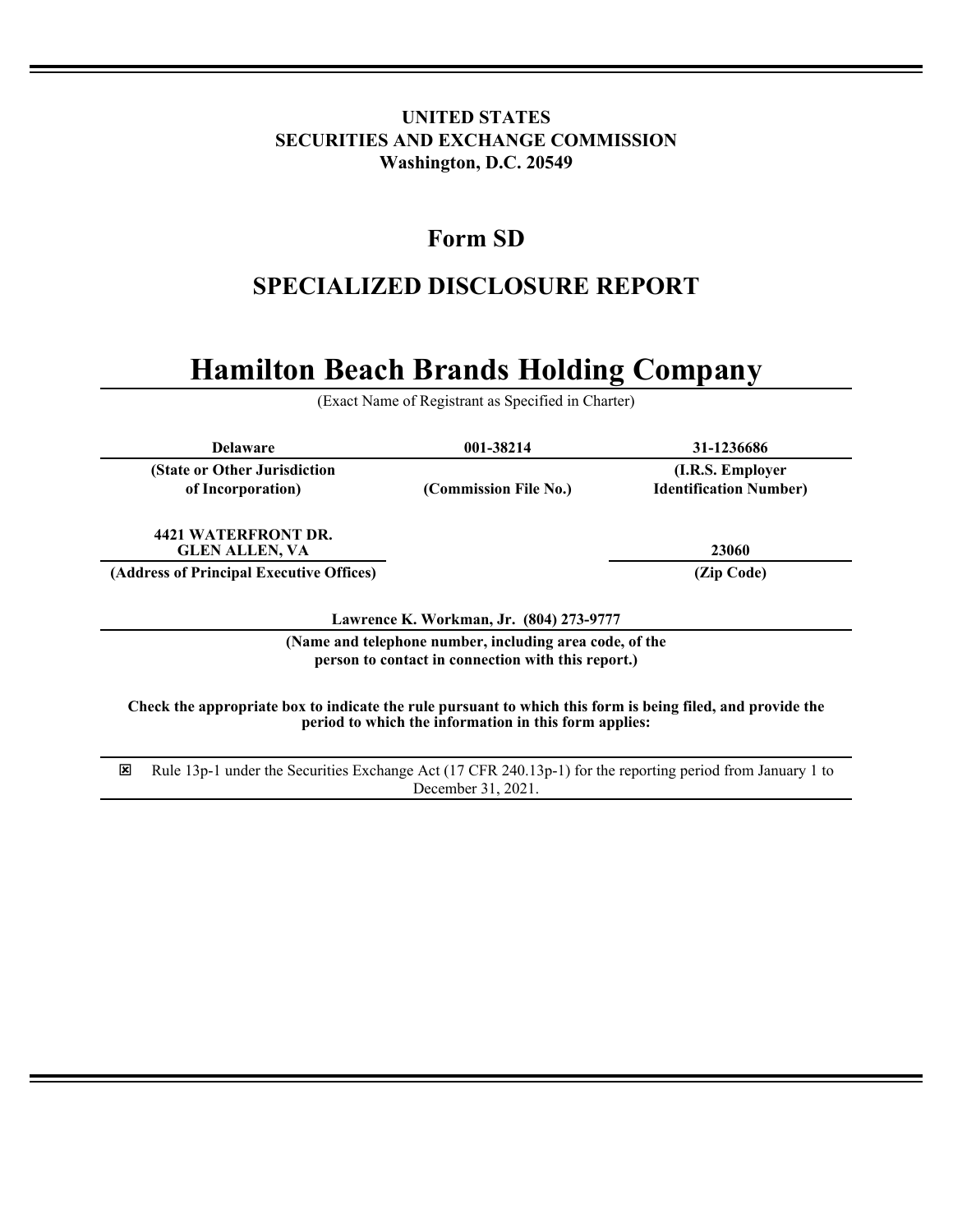#### **Section 1 - Conflict Minerals Disclosure**

### **Item 1.01 and 1.02 Conflict Minerals Disclosure and Report**

#### Conflict Minerals Disclosure

The Conflict Minerals Report for the calendar year ended December 31, 2021 filed herewith as Exhibit 1.01 hereto, is publicly available at https://www.hamiltonbeach.com/social-accountability-policy.html.

#### **Section 2 - Exhibits**

#### **Item 2.01 Exhibits**

[Exhibit 1.01 - Conflict Minerals Report](#page-3-0) as required by Items 1.01 and 1.02 of the Form.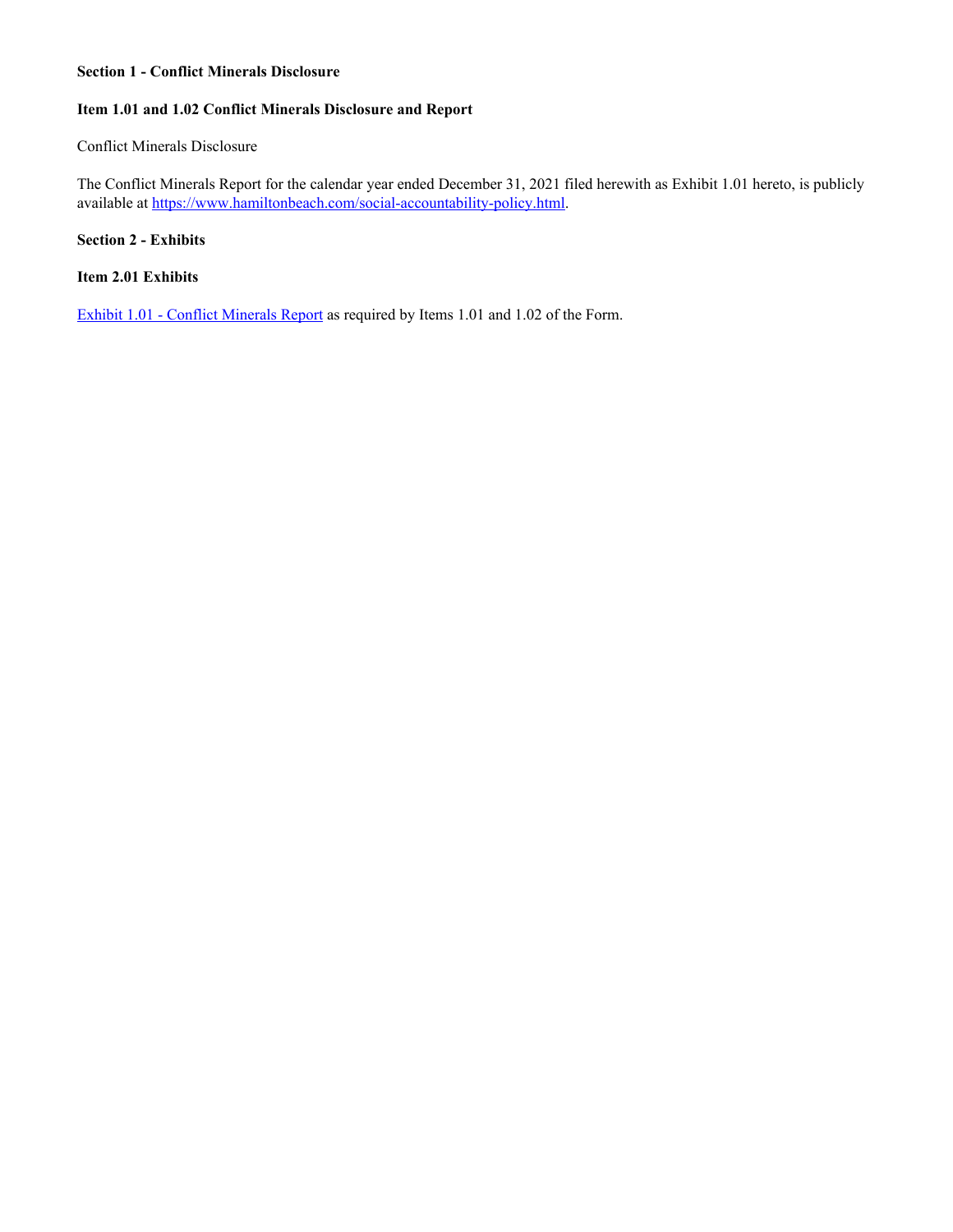#### **Signatures**

Pursuant to the requirements of the Securities Exchange Act of 1934, the registrant has duly caused this report to be signed on its behalf by the undersigned thereunto duly authorized.

Hamilton Beach Brands Holding Company (Registrant)

Date: May 27, 2022 /s/ Lawrence K. Workman, Jr.

Lawrence K. Workman, Jr. Senior Vice President, General Counsel and Secretary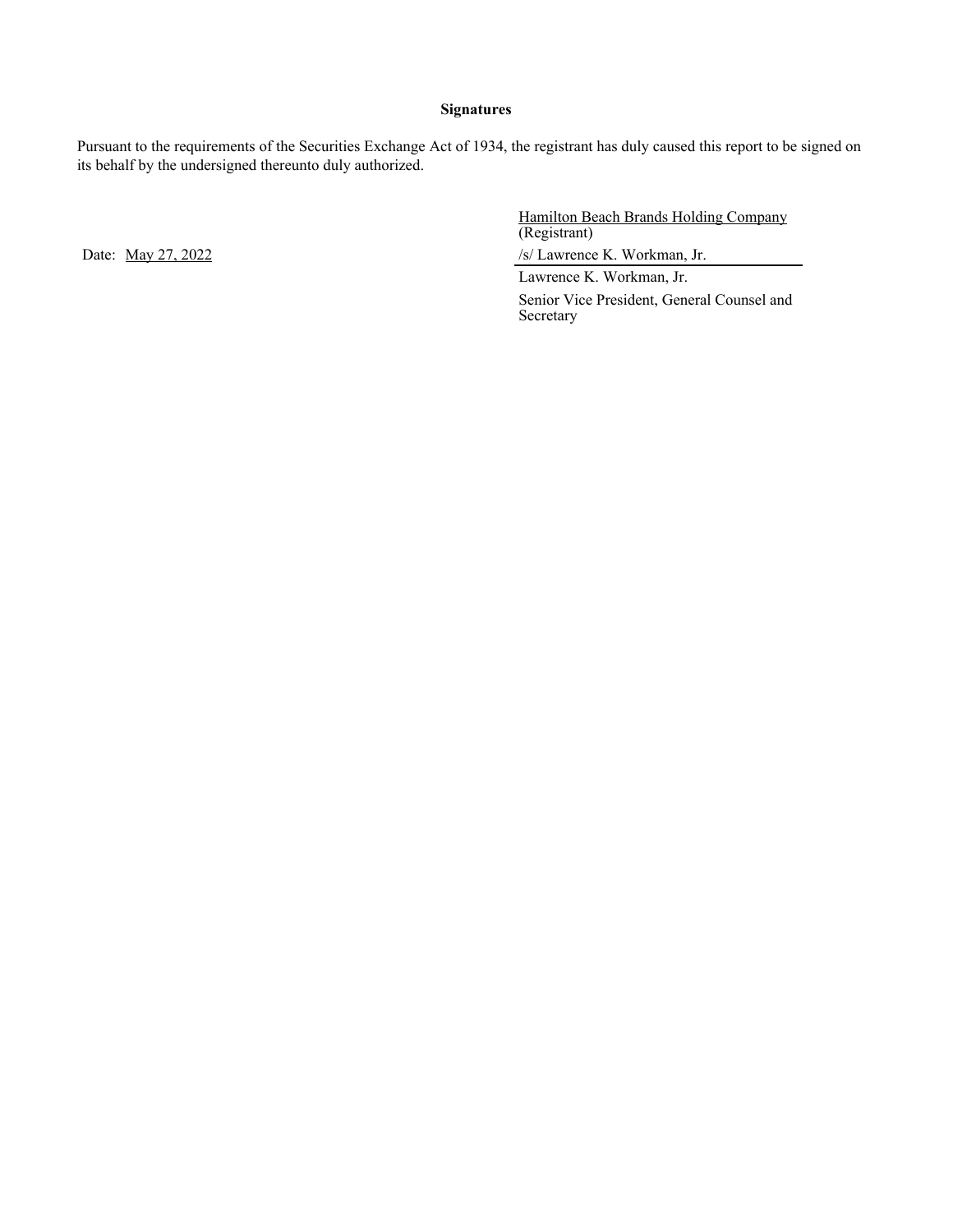#### **Conflict Minerals Report for the Year Ended December 31, 2021**

#### <span id="page-3-0"></span>**Introduction**

Hamilton Beach Brands Holding Company operates through its wholly owned subsidiary Hamilton Beach Brands, Inc. ("HBB") (collectively the "Company"). HBB is a leading designer, marketer, and distributor of a wide range of branded, small electric household and specialty housewares appliances, as well as commercial products for restaurants, fast food chains, bars, and hotels. HBB operates in the consumer and commercial markets. Certain products sold by HBB contain necessary conflict minerals.

This Conflict Minerals Report ("CMR") for the year ended December 31, 2021 is presented to comply with Rule 13p-1 under the Securities Exchange Act of 1934 (the "Rule"). The Rule imposes certain reporting obligations on U.S. Securities and Exchange Commission ("SEC") issuers whose manufactured products contain certain minerals which are necessary to the functionality or production of their products. These minerals are cassiterite, columbite-tantalite (coltan), gold, wolframite, and their derivatives, which are limited to tin, tantalum and tungsten ("3TG" or "Conflict Minerals"). The Rule focuses on 3TG emanating from the Democratic Republic of the Congo ("DRC") and certain adjoining countries (together with the DRC, the "Covered Countries"). If an issuer has reason to believe that any of the Conflict Minerals in its supply chain may have originated in the Covered Countries and that they may not be from recycled or scrap sources, or if it is unable to determine the country of origin of those Conflict Minerals, then the issuer must submit a CMR to the SEC that includes a description of the due diligence measures that it undertook with respect to the Conflict Minerals' source and chain of custody.

This CMR relates to the process undertaken for HBB products that were manufactured, or contracted to be manufactured, during calendar year 2021 and that contain Conflict Minerals.

#### **Executive Summary**

HBB performed a Reasonable Country of Origin Inquiry ("RCOI") on suppliers believed to provide HBB with materials or components containing 3TGs necessary to the manufacturing of HBB's products. Through its RCOI process, HBB determined that it does not contract to manufacture products that contain gold, tantalum, or tungsten, but it does contract to manufacture products that contain tin. HBB's suppliers identified 49 valid tin smelters and refineries ("smelters"). Of these 49 smelters, HBB identified four as sourcing (or there was a reason to believe they may be sourcing) from the Covered Countries. HBB's due diligence review indicated that all four of these smelters have been audited and recognized as conflict free by the Responsible Minerals Assurance Process ("RMAP").

#### **Company Management Systems**

HBB established a management system according to Step 1 of the OECD Due Diligence Guidance. HBB's system included the following:

- Step 1A Adopt, and clearly communicate to suppliers and the public, a company policy for the supply chain of minerals originating from conflict-affected and high-risk areas.
	- Implemented a conflict minerals policy;
	- Publicized the policy at https://hamiltonbeach.com/social-accountability-policy; and,
	- Communicated the policy directly to suppliers as part of RCOI process.
	- Step 1B Structure internal management to support supply chain due diligence.
		- Maintained an internal cross functional team to support supply chain due diligence;
		- Appointed a member of senior staff with the necessary competence, knowledge and experience to oversee supply chain due diligence; and
		- Invested the resources necessary to support the operation and monitoring of these processes, including internal resources and external consulting support.
	- Step 1C Establish a system of transparency, information collection and control over the supply chain.
		- Implemented a process to collect required supplier and smelter RCOI and due diligence data. Full details on the supply chain data-gathering are included in the RCOI and due diligence sections of this CMR.
		- Step 1D Enhance company engagement with suppliers.
			- Engaged suppliers directly during RCOI process;
			- Reviewed supplier responses as part of RCOI process;
			- Added conflict minerals compliance to new supplier contracts and HBB's supplier code of conduct; and
			- Implemented a plan to improve the quantity and quality of supplier and smelter responses year-over-year.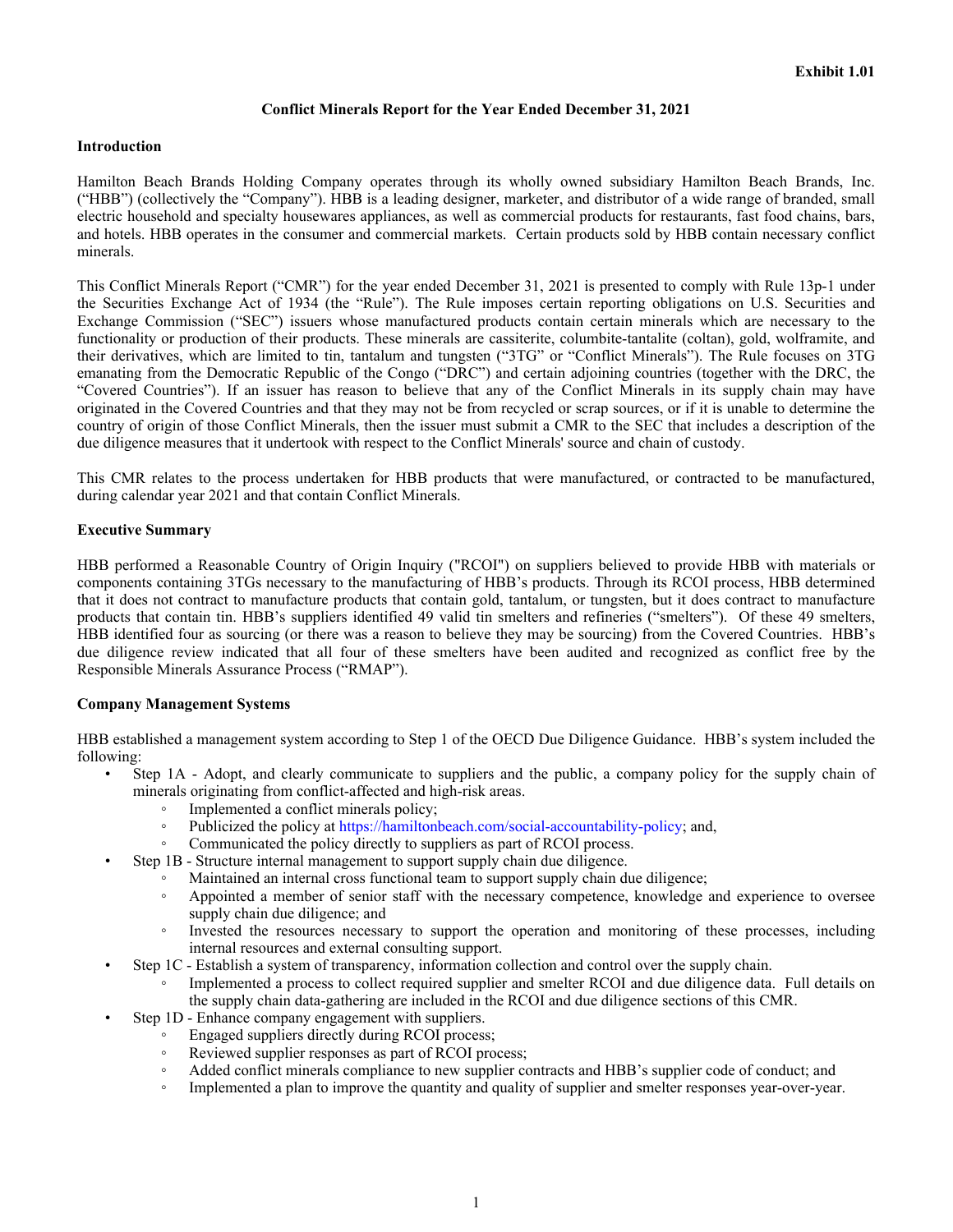- Step 1E Establish a company and/or mine level grievance mechanism.
	- Recognized the RMAP's three audit protocols for gold, tin/tantalum, and tungsten as valid sources of smelter or mine level grievances; and
	- HBB's ethics violations reporting system allows employees to voice, confidentially without any fear of retribution, any concerns with suspected violations of HBB's conflict minerals policy.

#### **Reasonable Country of Origin Inquiry (RCOI)**

HBB designed its RCOI process in accordance with Step 2A and 2B of the OECD Due Diligence Guidance. HBB's RCOI process involved two stages:

- Stage 1 Supplier RCOI (Step 2A of the OECD Due Diligence Guidance); and
- Stage 2 Smelter RCOI (Step 2B of the OECD Due Diligence Guidance).

#### *Supplier RCOI*

HBB designed its supplier RCOI process in accordance with Step 2A of the OECD Due Diligence Guidance. HBB's supplier RCOI process for the 2021 reporting period included the following:

- Developed a list of suppliers providing 3TG containing components to HBB;
- Contacted each supplier and requested the industry standard Conflict Minerals Reporting Template ("CMRT") including smelter information;
- Reviewed supplier responses for accuracy and completeness; and
- Amalgamated supplier provided smelters into a single unique list of smelters meeting the definition of a smelter under one of three industry recognized audit protocols.

For the 2021 reporting period, HBB's RCOI process was executed by Claigan Environmental Inc. ("Claigan").

HBB's suppliers identified 49 smelters in their supply chain. The specific list of smelters is included in the Smelter and Refineries section at the end of this CMR.

#### *Smelter RCOI*

Due to the overlap between supplier RCOI and smelter due diligence, the smelter RCOI process is summarized in the due diligence section of this CMR.

#### **Due Diligence**

HBB's Due Diligence Process was designed in accordance with the applicable sections of Steps 2, 3 and 4 of the OECD Due Diligence Guidance.

#### *Smelter RCOI and Due Diligence*

HBB's smelter RCOI and due diligence process were designed to:

- Identify the scope of the risk assessment of the mineral supply chain (OECD Step 2B);
- Assess whether the smelters/refiners have performed all elements of due diligence for responsible supply chains of minerals from conflict-affected and high-risk areas (OECD Step 2C); and
- Perform joint spot checks at the mineral smelter/refiner's own facilities, as necessary, through participation in industry-driven programs (OECD Step 2D).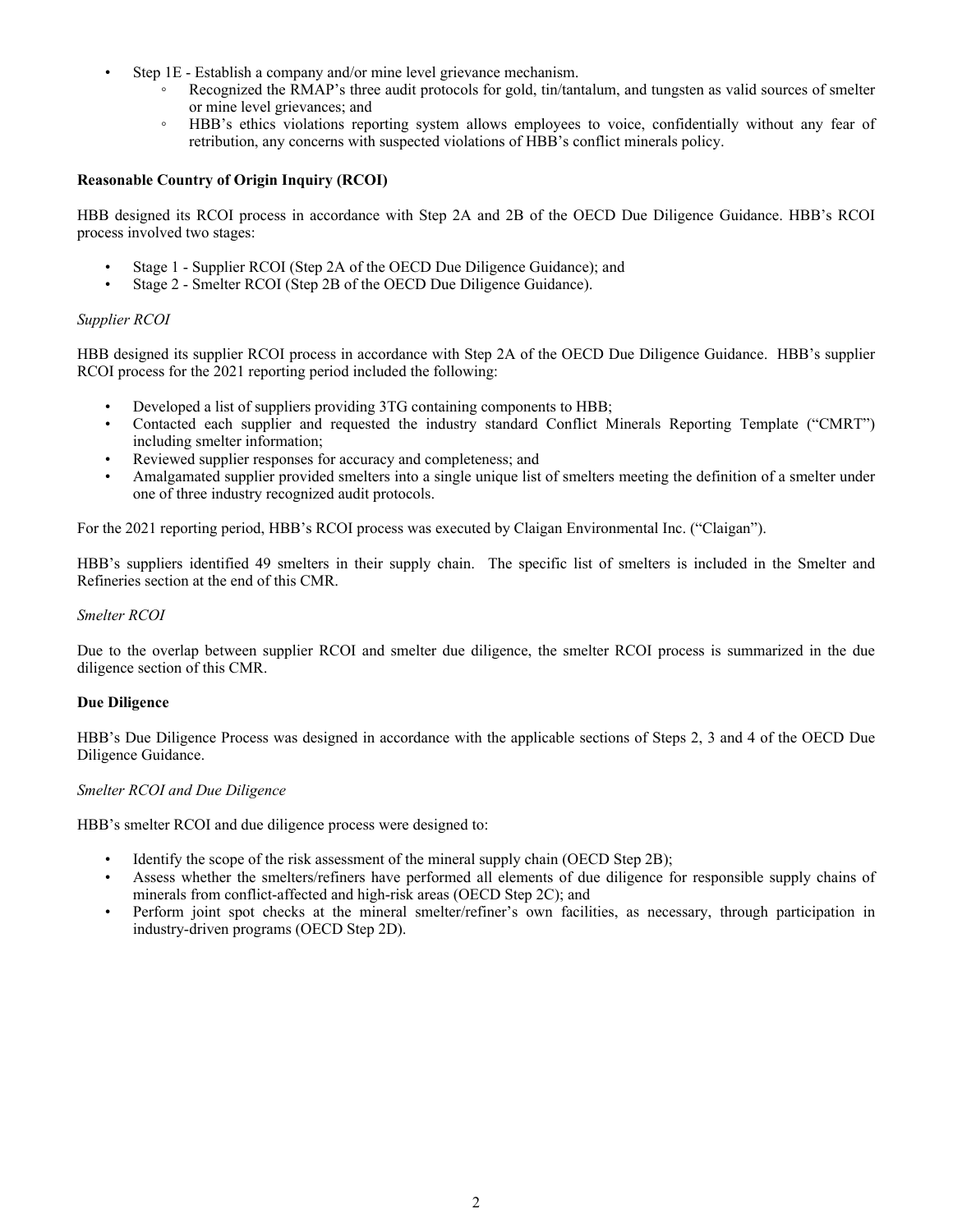HBB's smelter RCOI and Due Diligence Process included the following for each smelter identified in HBB's supply chain:

- Direct engagement of the smelter to determine whether the smelter sourced Conflict Minerals from the DRC or surrounding countries that were not from recycled or scrap sources;
- For smelters that declared directly (e.g., email correspondence, publicly available conflict minerals policy, or information available on their website) or through their relevant industry association that they did not source Conflict Minerals from the DRC or surrounding countries that were not from recycled or scrap sources, and were not recognized as conflict free by the RMAP, HBB reviewed publicly available information to determine if there was any contrary evidence to the smelter's declaration. The sources reviewed included:
	- Public internet search (Google) of the facility in combination with each of the Covered Countries;
	- Review of specific Non-Governmental Organizations ("NGO") publications. NGO publications reviewed included:
		- Enough Project;
		- Global Witness;
		- Southern Africa Resource Watch;
		- Radio Okapi; and
		- The most recent UN Group of Experts report on the DRC.
- For smelters that did not respond to direct engagement, HBB reviewed publicly available sources to determine if there was "any reason to believe" that the smelter may have sourced from the Covered Countries during the reporting period.
	- HBB reviewed the same sources as those used to compare against smelter sourcing declarations.
- For "high-risk smelters" (i.e., smelters that are sourcing from or there is reason to believe they may be sourcing from the Covered Countries and not conformant to the RMAP), HBB communicated the risk to a designated member of senior management (OECD Step 3A) and conducted risk mitigation on the smelter according to OECD Step 3B.

For the 2021 reporting period, HBB's smelter RCOI and Due Diligence process was executed by Claigan.

HBB's suppliers identified 49 smelters. HBB identified four smelters that source, or there is a reason to believe they may source, Conflict Minerals from the Covered Countries that are not from recycled or scrap sources. HBB determined that all four of these smelters have been audited and recognized as conflict free by the RMAP.

#### **Improvement Plan**

HBB is taking and will continue to take the following steps to improve its due diligence process so as to further mitigate any risk that the necessary conflict minerals in HBB's products could directly or indirectly benefit or finance armed groups in the Covered Countries:

- Including a conflict minerals provision in all new and renewing supplier contracts;
- Including Conflict Minerals compliance in HBB's supplier code of conduct;
- Continuing to encourage suppliers to obtain current, accurate and complete information about the smelters in their supply chain; and
- Encouraging smelters sourcing from Covered Countries to be conformant to the RMAP.

#### **Smelters and Refineries**

HBB's suppliers identified the following smelters in HBB's supply chain in the 2021 reporting period:

| Metal | <b>Smelter</b>                                    |
|-------|---------------------------------------------------|
| Tin   | Alpha                                             |
| Tin   | Chenzhou Yunxiang Mining and Metallurgy Co., Ltd. |
| Tin   | Chifeng Dajingzi Tin Industry Co., Ltd.           |
| Tin   | China Tin Group Co., Ltd.                         |
| Tin   | Dowa                                              |
| Tin   | <b>EM Vinto</b>                                   |
| Tin   | Fenix Metals                                      |
| Tin   | Gejiu Kai Meng Industry and Trade LLC             |
| Tin   | Gejiu Non-Ferrous Metal Processing Co., Ltd.      |
| Tin   | Gejiu Yunxin Nonferrous Electrolysis Co., Ltd.    |
| Tin   | Gejiu Zili Mining and Metallurgy Co., Ltd.        |
| Tin   | Guangdong Hanhe Non-Ferrous Metal Co., Ltd.       |
| Tin   | HuiChang Hill Tin Industry Co., Ltd.              |